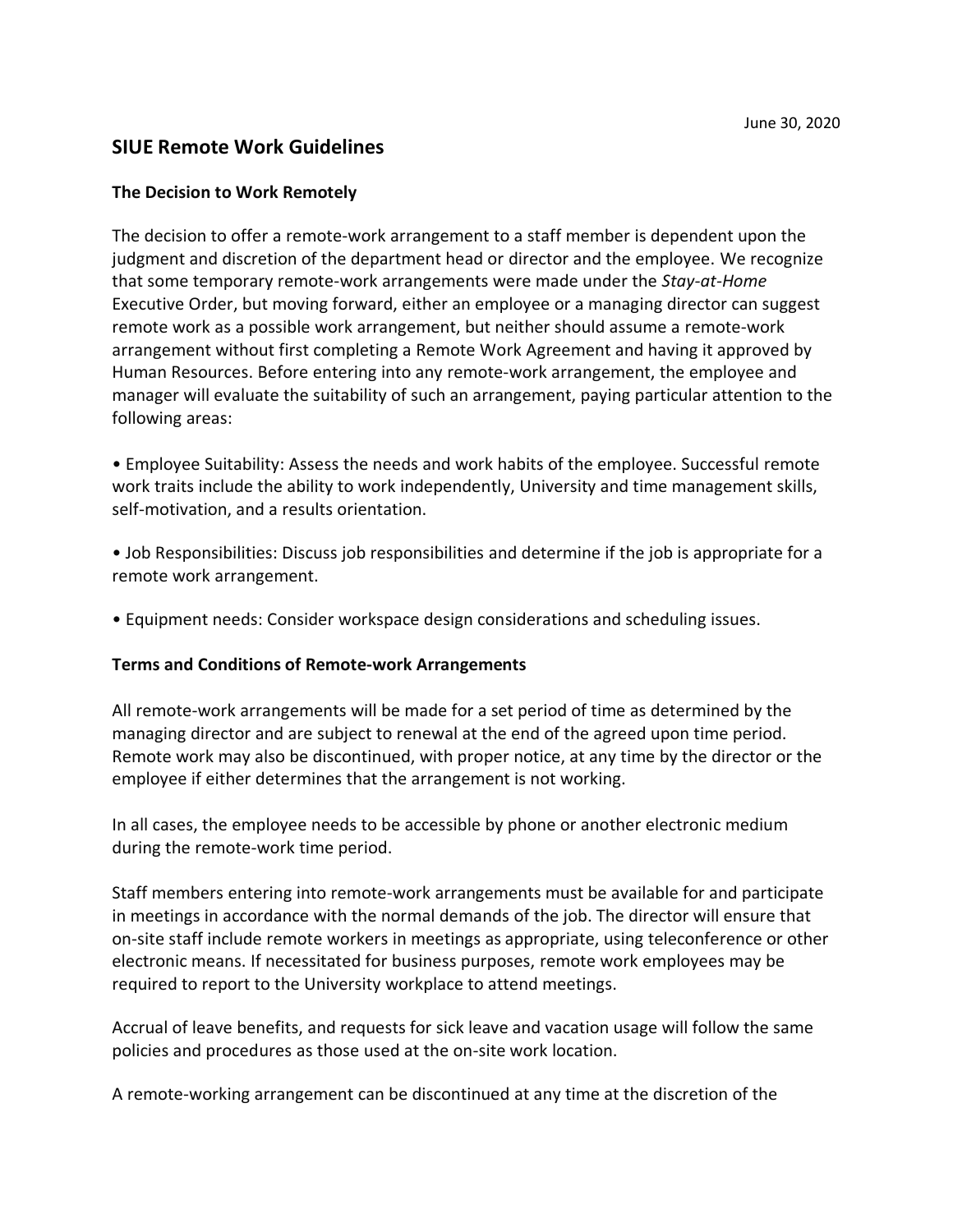employer or the employee. An employee can also be temporarily assigned full-time to his/her on-site office location, if necessitated by business needs. If a remote-work arrangement has to be changed, the director should allow enough time for the employee to make alternative home arrangements, if necessary.

Remote-work employees remain obligated to comply with all University rules, policies, practices and procedures. Violation of such rules, practices and procedures may result in immediate termination of the remote arrangement and possible disciplinary action.

### **Equipment and Supplies**

The managing director will determine, with information supplied by the employee and others involved, the appropriate equipment and communications service needs (including hardware, software, modems, phone and data lines, facsimile equipment, photocopiers, etc.) for each remote-work arrangement on a case-by-case basis. Equipment supplied by the University will be maintained by the University. Equipment supplied by the employee will be maintained by the employee. The University accepts no responsibility for damage or repairs to employeeowned equipment. The use and availability of SIUE equipment can be part of the consideration for determining a remote-work arrangement.

For employees approved to work remotely, under certain circumstances, the department may supply computer hardware (computer, printer, etc.) and pay for additional reasonable expenses incurred by working remotely but only if a Remote-Work Agreement has been approved. Note that the University cannot buy or reimburse for furniture to be used in a private setting and a request for reimbursement can only be for additional expenses incurred, such as office supplies.

Equipment supplied by the department is to be used for business purposes only. Employees working remotely agree to take due care to protect the items from damage or theft. Upon termination of employment or of the remote-work arrangement, all University property will be returned to the University.

The employee's department will supply the employee with appropriate office supplies (pens, paper, etc.) for successful completion of job responsibilities. The department will also reimburse the employee for all other pre-approved business-related expenses, such as shipping costs, printer toner, etc. that are reasonably incurred in accordance with job responsibilities and for which a receipt is provided and a Remote-Work Agreement has been approved.

## **Work Environment**

Remote work is not designed as an alternative for satisfying an employee's personal family needs. Employees prospectively working remotely are expected to discuss expectations of remote work with family members prior to entering into an arrangement, and to establish dependent care arrangements that will not interfere with work completion.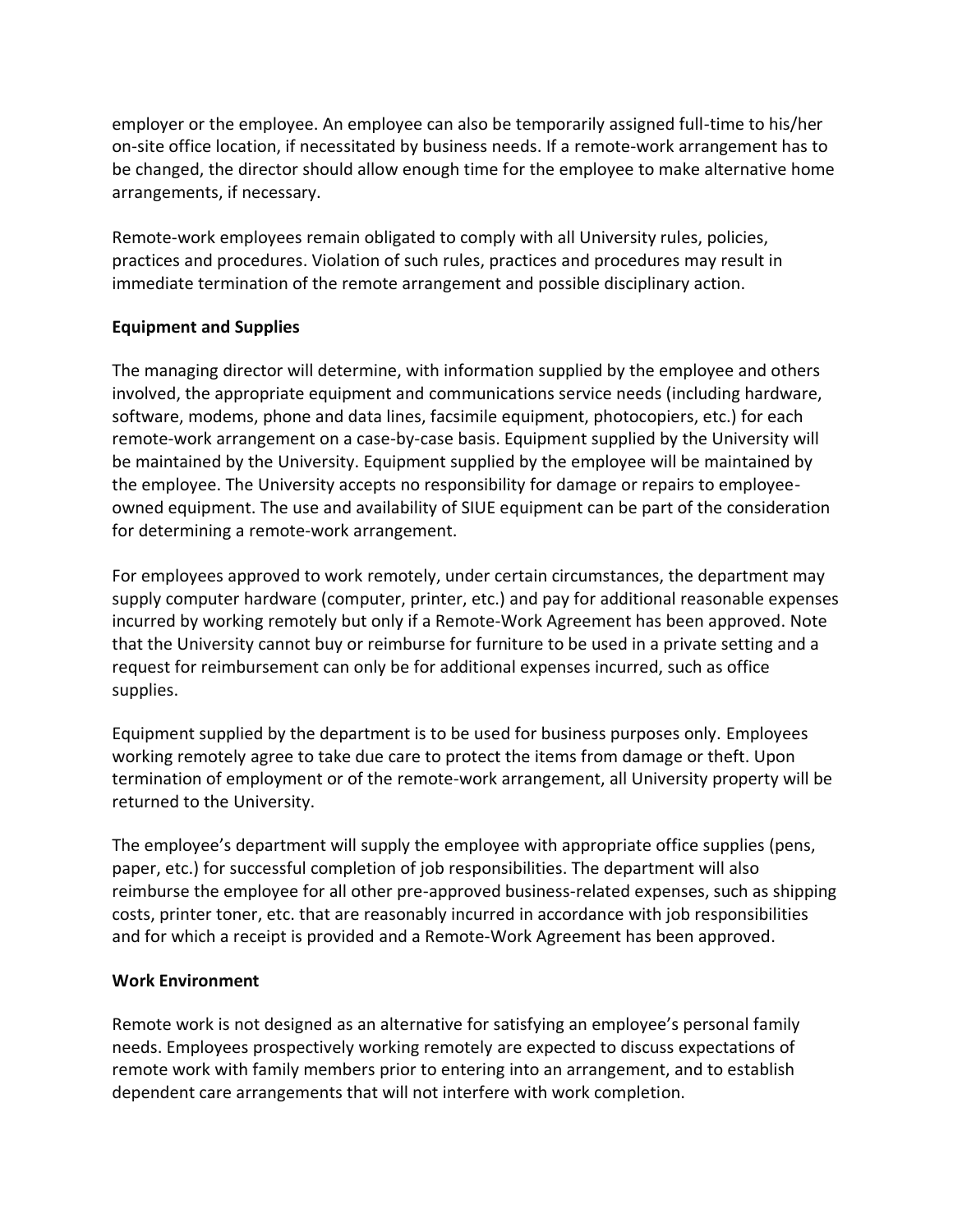The employee should establish an appropriate work environment within their home for work purposes. The University will not be responsible for costs associated with the setup of the employee's home office such as remodeling, lighting or the cost of utilities. Employees are responsible for setting up a workstation designed for safe, comfortable work to their liking.

The participant will designate a certain part of the home (or working site) as the area where work is to be performed. Based on descriptions of the work area, and possible on-site inspections, a determination should be made by the director that the site is adequate, both in terms of utility and safety for performance of assigned work. The participant, in initial discussions with the director, should be made aware that:

- 1. The University may deny an employee the opportunity to participate in, or may rescind, a remote-work arrangement based on safety problems or a lack of compliance with safety requirements in the home or lack of compliance with these Remote-Work Guidelines and Application.
- 2. During the specified time periods of work, with appropriate notice, the University may make on-site visits to the off-site workplace to determine if the work site is safe and free from hazards, to assess special accommodation requests, or to maintain, inspect or retrieve University-owned equipment, software, and supplies.

Consistent with the University's expectations of information asset security for employees working at the office full-time, employees working remotely will be expected to ensure the protection of University information accessible from their home office. Steps may include, but are not limited to, use of locked file cabinets, regular password maintenance, and any other steps appropriate for the job and the environment. Sensitive University information and files must be locked and secured when at home or the work can only be performed at the University.

Questions related to remote work should be directed to supervisors first and, if necessary, to Human Resources at ext. 2190.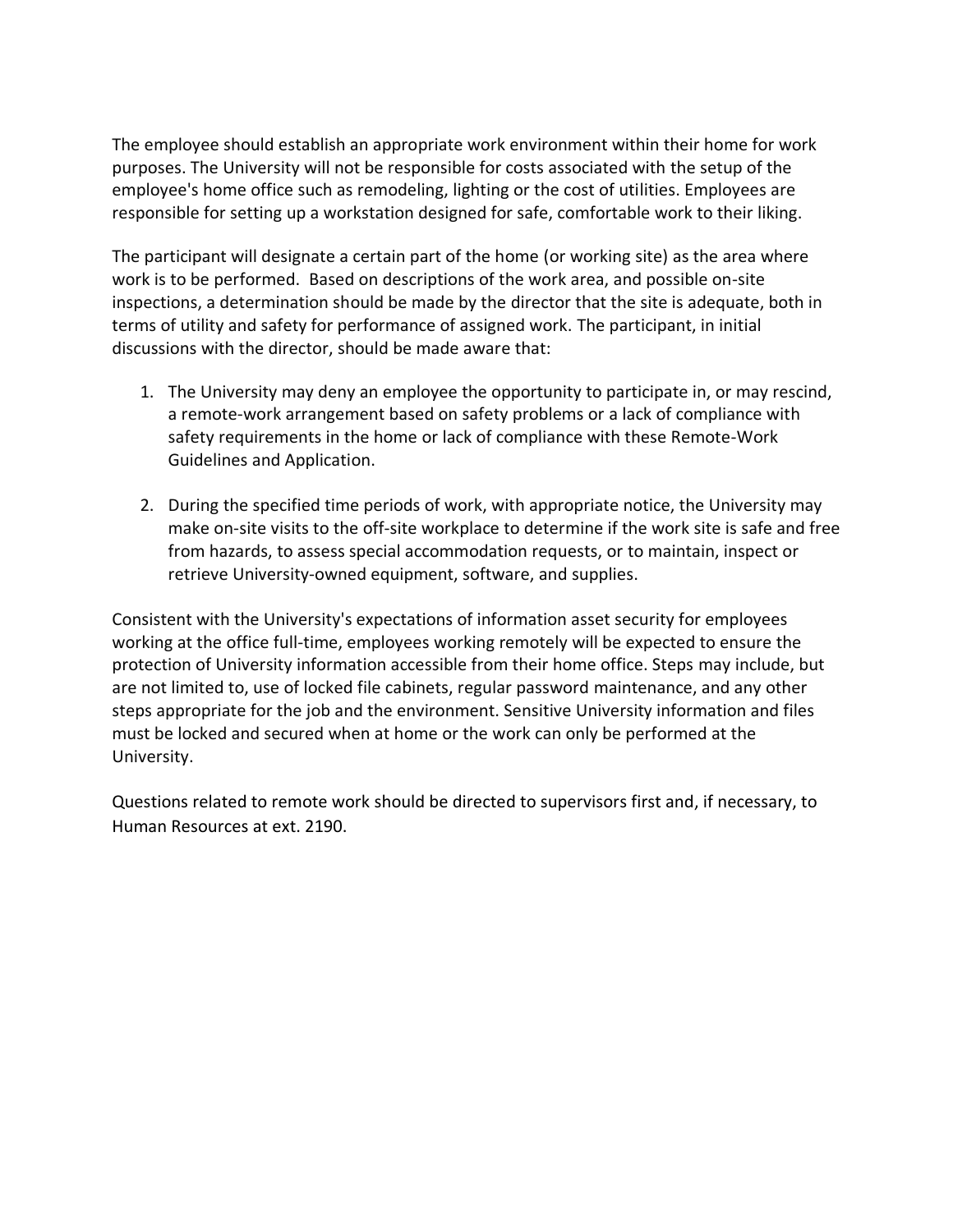# **SIUE Remote-Work Agreement**

| Department                                                                               |                                                                                                                                                                                                                                |
|------------------------------------------------------------------------------------------|--------------------------------------------------------------------------------------------------------------------------------------------------------------------------------------------------------------------------------|
|                                                                                          |                                                                                                                                                                                                                                |
| Director Name                                                                            |                                                                                                                                                                                                                                |
|                                                                                          |                                                                                                                                                                                                                                |
| This Agreement is effective from                                                         | through the contract of the contract of the contract of the contract of the contract of the contract of the contract of the contract of the contract of the contract of the contract of the contract of the contract of the co |
| Employee understands and agrees to the conditions outlined in the Remote-Work Guidelines |                                                                                                                                                                                                                                |

# **Description of Remote Work Arrangement:**

Employee will work remotely away from the office \_\_\_ full-time or \_\_\_ part-time.

Remote Location Address: \_\_\_\_\_\_\_\_\_\_\_\_\_\_\_\_\_\_\_\_\_\_\_\_\_\_\_\_\_\_\_\_\_\_\_\_\_\_\_\_\_\_\_\_\_\_\_\_\_\_\_

and Application.

| Day                                                       | <b>Schedule at university office</b><br>location | <b>Schedule at remote</b><br>location |
|-----------------------------------------------------------|--------------------------------------------------|---------------------------------------|
| Sunday                                                    |                                                  |                                       |
| Monday                                                    |                                                  |                                       |
| Tuesday                                                   |                                                  |                                       |
| Wednesday                                                 |                                                  |                                       |
| Thursday                                                  |                                                  |                                       |
| Friday                                                    |                                                  |                                       |
| Saturday                                                  |                                                  |                                       |
|                                                           |                                                  |                                       |
| <b>Equipment and Supplies Needed for Working Remotely</b> |                                                  |                                       |
| Items                                                     | Department will Provide                          | <b>Employee will Provide</b>          |
|                                                           |                                                  |                                       |
|                                                           |                                                  |                                       |
|                                                           |                                                  |                                       |
|                                                           |                                                  |                                       |
|                                                           |                                                  |                                       |
|                                                           |                                                  |                                       |
|                                                           |                                                  |                                       |

## **Safety**

The participant will designate a certain part of the home as the area where work is to be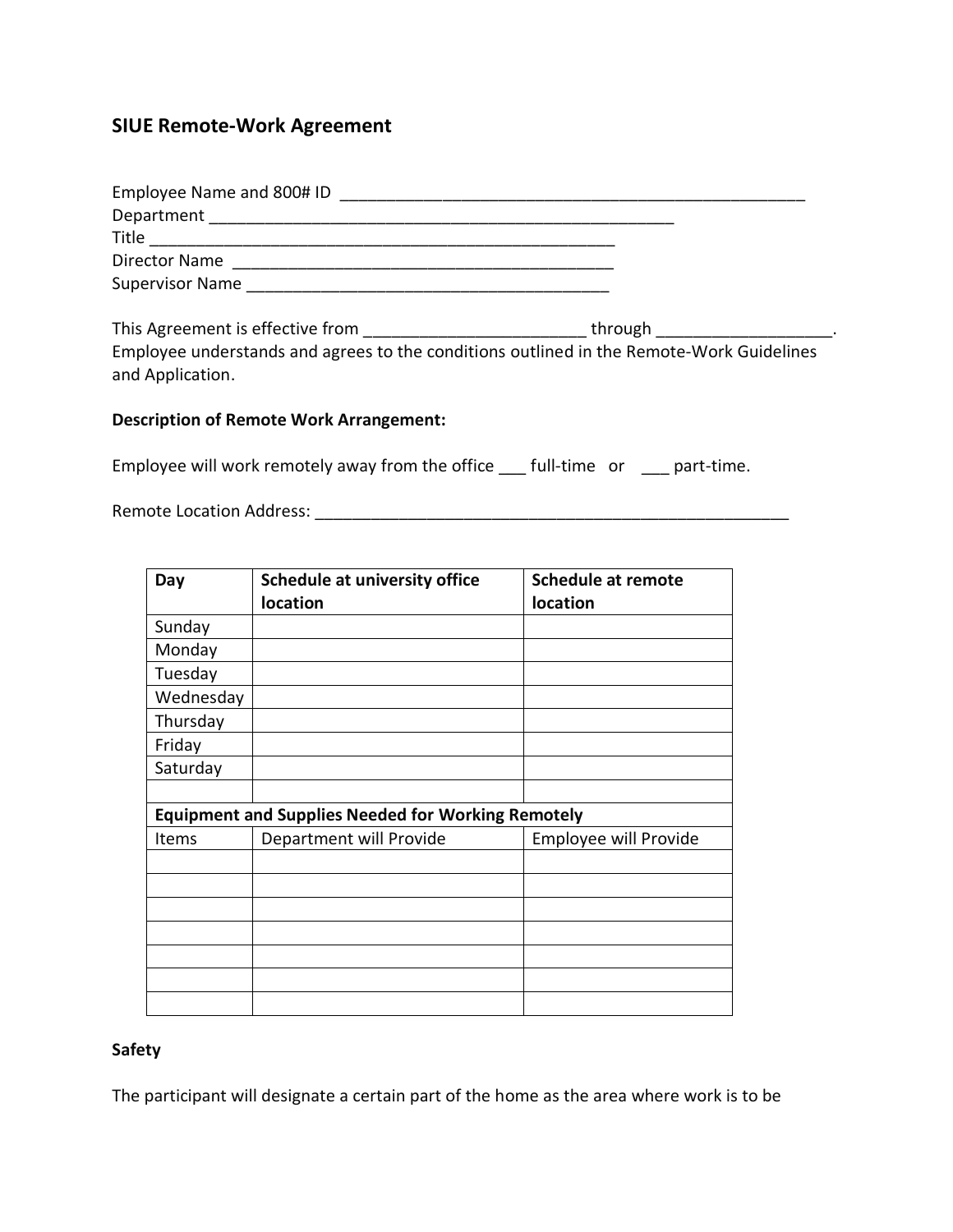performed. Based on descriptions of the work area, and possible on-site inspections, a determination should be made by the director that the site is adequate, both in terms of utility and safety for performance of assigned work. The participant, in initial discussions with the director, should be made aware that:

1. The University may deny an employee the opportunity to participate or may rescind a remote-work arrangement based on safety problems or lack of compliance with safety requirements in the home.

2. During the specified time periods of work, with appropriate notice, the University may make on-site visits to the off-site workplace to determine if the work site is safe and free from hazards, and to maintain, inspect or retrieve University owned equipment, software, and supplies.

## **Time-Keeping Requirements**

Employees working remotely who are not exempt from the overtime requirements of the Fair Labor Standards Act will be required to record all hours worked. Hours worked in excess of those specified per day and per workweek, in accordance with state and federal requirements will require the advance approval of the director. Failure to comply with this requirement can result in the cessation of the remote-work agreements.

These remote-work guidelines and application are not to be applied to University employees represented by collective bargaining units without prior discussion with Human Resource. In the event that a remote-work arrangement is being considered for a union represented employee, contact Human Resources for advice on appropriate action.

### **Worker's Compensation**

The University will provide benefits in accordance with the Illinois Workers' Compensation Act and the Illinois Occupational Disease Act.

Directors shall have the responsibility to inform all employees, including those who may participate in remote-work arrangements, of their rights and responsibilities under coverage of the Illinois Workers' Compensation Act and the Illinois Occupational Disease Act. Such information shall include providing employees with specific instructions about what to do in case of an on the job accident or injury. The employee shall be informed of the requirement for prompt notification of accident or injury to the director and of designated medical facilities where treatment is provided.

## **Liability**

The University will not be liable for damages to an employee's personal or real property during